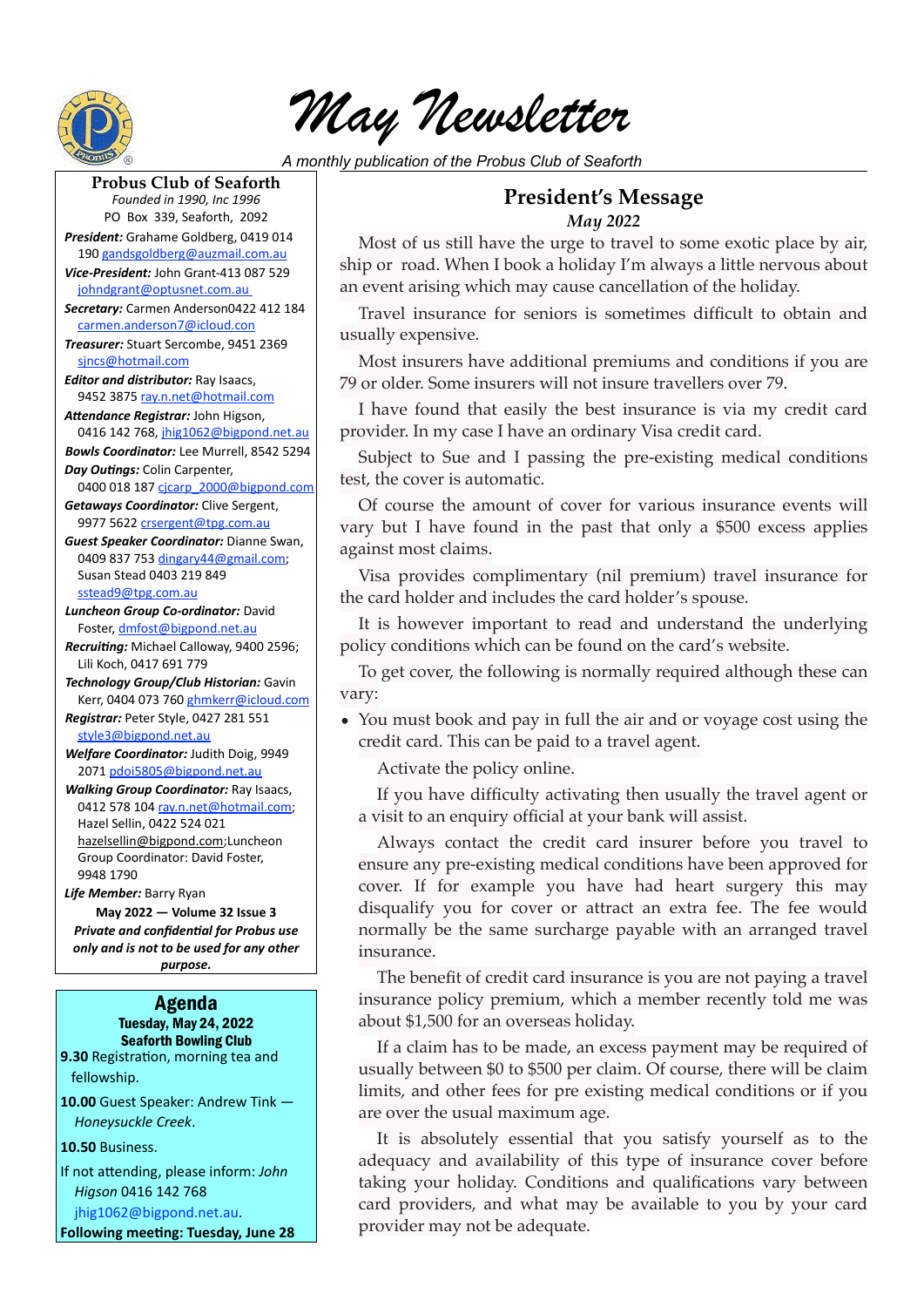• Alternatively you may wish to obtain Probus travel insurance which is underwritten by Allianz , one of the largest insurance companies. Premiums vary with cover required, age and medical conditions. Telephone Allianz for details.

Both credit card insurance and Probus travel insurance could cover (you should check).

- Emergency medical issues causing cancellation of holiday.
- **Flight delays.**
- **Lost/stolen baggage, travel documents and valuables.**
- Accidental death and funeral expenses.

The above is not to be read as a professional advice. It is simply what I recall from personal insurance experiences some years ago.

*Grahame Goldberg, President* 

# Current Membership 98

### Coming Events, Registrations and Payments 2022

May 31 (Tues) — SCG Tour — Public transport — Tour cost \$22 pp.

June 8 (Wed) — Luncheon Group, Dee Why RSL 12.30 pm.

Sept 19-26 (Mon-Mon) — Toowoomba Festival of Flowers and O'Reilly's — Fly to Brisbane, then Toowoomba, Coffs Harbour, Port Macquarie, Wallis Lake cruise — Cost \$2690, pp, \$540 Single supplement, \$600 Deposit pp.

*Cheque payable to the Probus Club of Seaforth Inc*

Meet and Greet Sandra and Ross Buckton

### **TREASURERS REPORT**

Our corrected bank balance at end of April is \$12,200.51. Our members funds are \$10,510.51. I still have some accounts to settle so it is not all ours. If you have time next meeting I will give you an update on my nightmare! It will only take about 2 hours!

I will chase up outstanding renewals soon. If you are not renewing tell me at [sjncs@hotmail.com](mailto:sjncs@hotmail.com). *Stuart Sercombe, 9451 2369* 

## May Birthdays

**Margaret Draper, Anne Creek, May 8; Reg Green, May 11; John Rose, Grahame Goldberg, May 13; Graham Chalkley, May 18; Robyn Ogborne, Dianne Swan, Pam Rose, May 21; Lorraine Sergent, May 29; Greta Whipp, May 30.**

## **Guest Speaker Andrew Tink — Honeysuckle Creek**

After eight years as a barrister and nineteen years in the NSW Parliament, Andrew stepped back from public life to concentrate on writing. His first book, William Charles Wentworth, won an Alex Buzo Shortlist Prize and 'The Nib' Award for Literature in 2010, other books include Lord Sydney, Air Disaster Canberra, Australia 1901-2001 and Honeysuckle Creek, the story of Tom Reid, a Little Dish and Neil Armstrong's First Step. Andrew is a past president of the Library Council of NSW. He is an adjunct professor at Macquarie University.

Today Andrew will be speaking on Honeysuckle Creek, near Canberra, which played a pivotal role in the first moon landing.

*Dianne Swan, co Speaker Coordinator* 



*Guest speaker Phil Allan performing at ourApril meeting.*

## **Christmas in July**

We currently have 54 members attending Christmas in July and would welcome another 36 attendees.

Payment of \$50 pp happily accepted at this meeting please.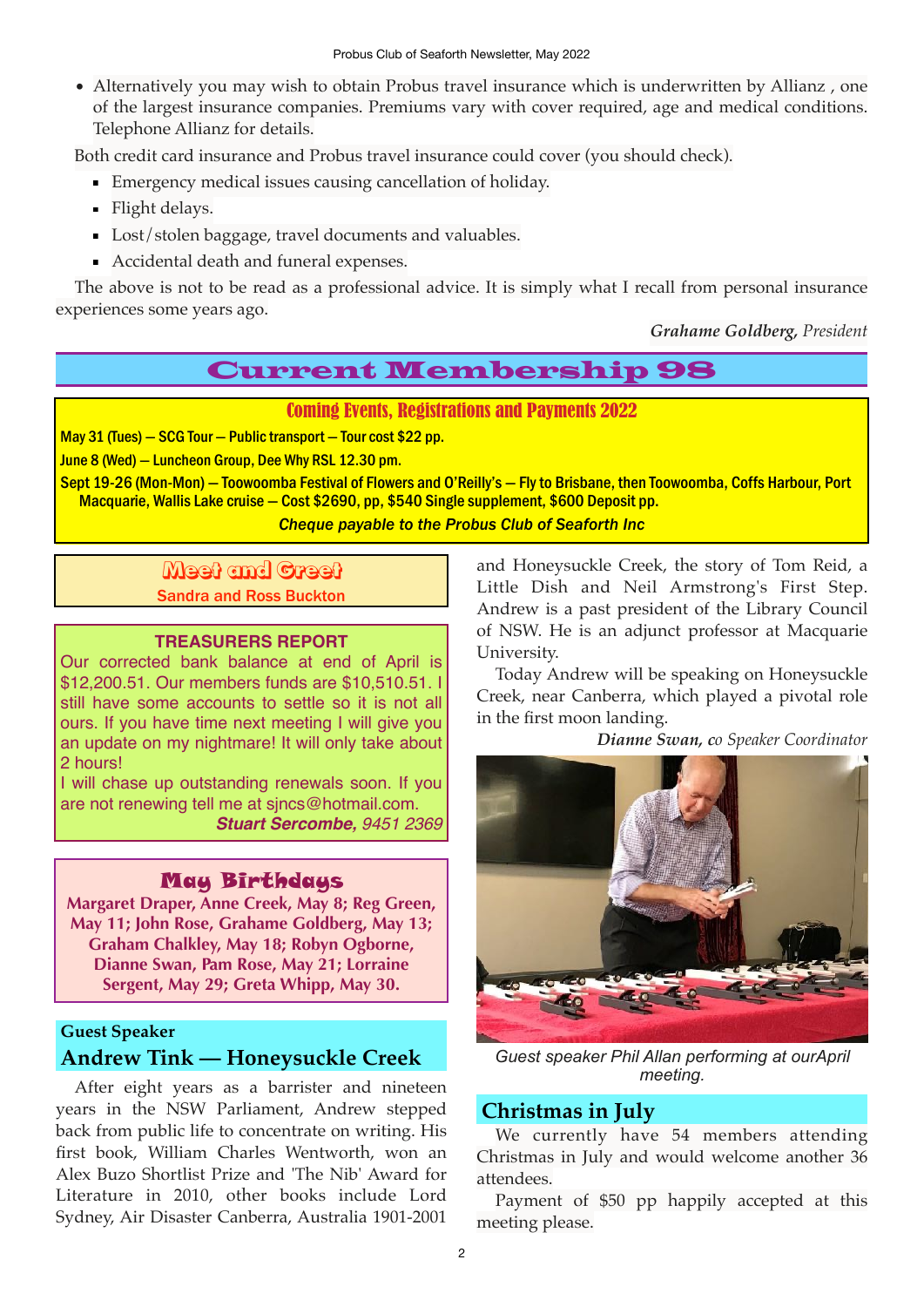

*President Grahame Goldberg with newly inducted member Garry Enfield.*

As you register and pay, some indication of your menu choice would be handy, eg a full Christmas

### *Activities*



## **Bowls Report**

We have only had a couple of our "rollups". As you all know the weather is very uncooperative, so numbers down a bit, but we do have ONE new Pro

fare, a half Christmas fare with an alternate choice of beef, chicken, Barramundi or a selection of two from the four options.

There will be entertainment and 3 door prizes (the idea of audience participation was vetoed at committee so don't let that deter you).

Beverages will be at club expense so do please come along and make up for 3 years of COVID coventry and deprivation.

#### *John Grant*

## **Welfare Report**

Our Treasurer Stuart is now home after his short stay of occupying a hospital bed. Day tours coordinator Colin is finally home after a lone time away. Life member Barry Ryan is dealing with daily challenges, wishing him well. Hoping we can get back to pre-covid times and see everyone at the next meeting.

### *Judith Doig, Welfare*

bowler — Anne Losordo (an about to be Probian) is giving bowls a try. I'm pretty sure she enjoys it! … so that is great.

We have been bowling on No. 2 green, which is the green outside our meeting room, and usually used for the club championships, we are being spoilt!

That's all from me …

… *Lee Murrell, Organiser and Handicapper* 

*Opposite: Our back-to-back winner David Foster with Lee. Bottom: Mounties to Curl Curl walkers seated: Pat Cooper, Diane and Gary Swan, John Warren, George; standing: Max Cooper, Margaret and Michael Draper, and Ray Isaacs.*

## **Walking Group Burnt Bridge Creek**

### **Monday, June 6**

We will meet at 9:45 for 10 at Seaforth Community Centre, in Baringa Ave, where we will park, near corner of Koobilya St and walk westward to where the track begins and then walk eastward to just past the tunnel under the expressway and return to our start point.

Drive to … maybe … Harvey Norman *or* Black Nectar Coffee at Nth Balgowlah shops for our traditional coffee??? Decide on the day.

**Enquiries:** Hazel Sellin, 0422 524 021.

## **Luncheon Group**

Our June luncheon will be on Wednesday 8th June at Dee Why RSL at 12.30 pm.